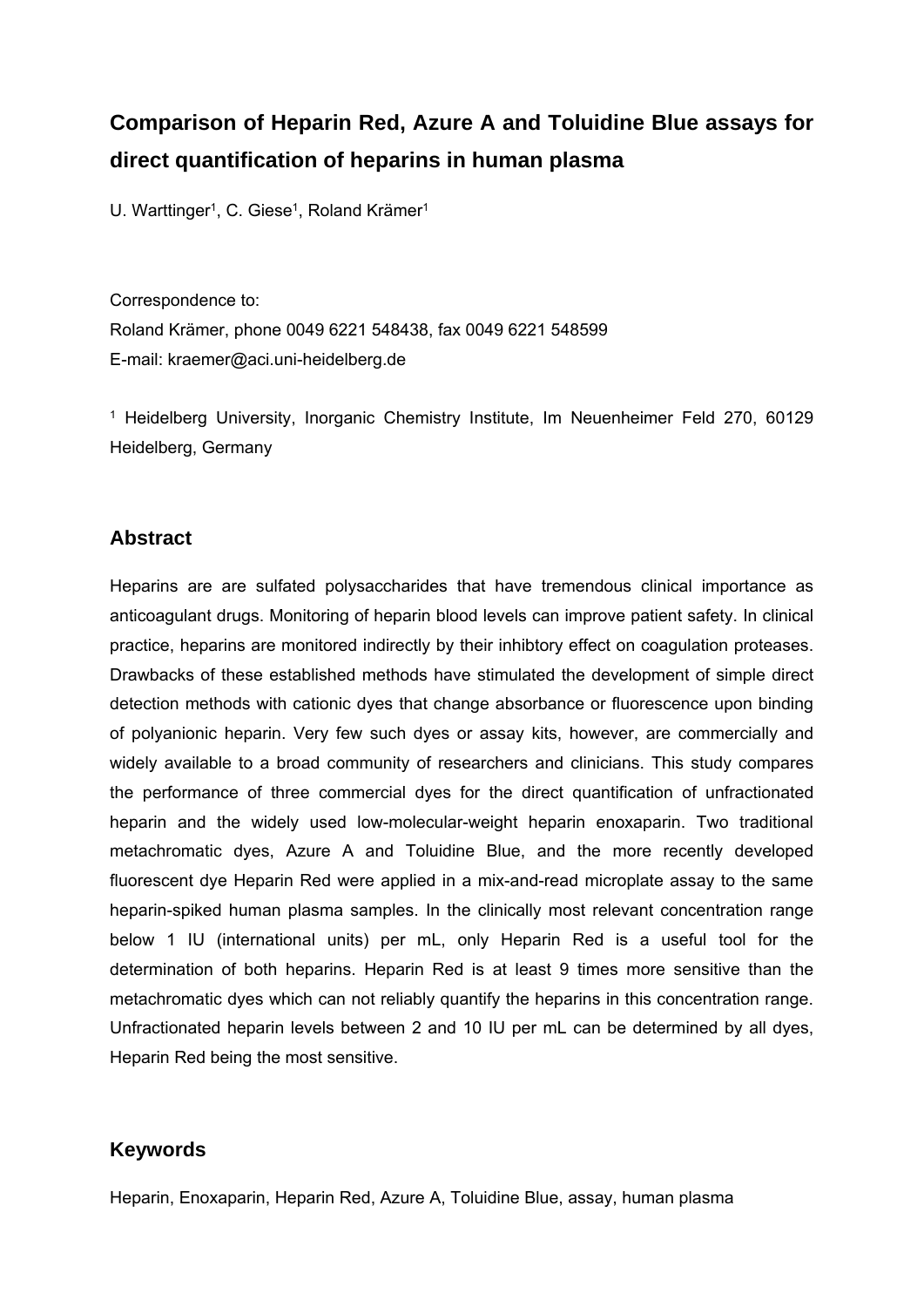## **Introduction**

Heparins are widely used clinical anticoagulants, about one billion doses are applied each year. Heparin is a linear, polydisperse polysaccharide consisting of disaccharide repeating units (scheme 1) and has a high negative charge density due to sulfation. Unfractionated heparin (mean molecular weight between 13000 and 15000) is clinically applied since the 1930s. For many indications, there has been a trend towards use of fractionated low molecular weight heparins (mean molecular weight between 4000 and 7000), manufactured by partial depolymerisation of unfractionated heparin. Low-molecular-weight heparins, such as the most widely used enoxaparin, have lower side effects and a more favourable pharmacokinetics. Safe and effective use of heparins requires maintaining a delicate balance - dosing low enough to minimize the risk of bleeding, yet high enough to treat or prevent thrombosis. Measurement of activated partial thromboplastin time aPTT (the ability to delay clotting) and chromogenic anti-factor Xa assay (inhibition of a specific blood coagulation factor), are the currently accepted practice for laboratory monitoring of unfractionated and low molecular weight heparins, respectively, in patients' blood. Accurate laboratory monitoring has proven to be difficult to achieve. [1-3] Comparability between commcercially available anti-factor Xa assays is poor.



**Scheme 1**. Structure of the major repeating disaccharide unit of heparin.

The drawbacks of the established indirect assays have stimulated the development of direct optical detection methods that rely on the color or fluorescence change of cationic dyes upon binding to polyanionic heparin [4]. Only few such dyes or assay kits, however, are commercially and widely available to reserachers and clinicians.

This study compares the performance of three commercial dyes (assays, respectively) for direct heparin detection in human plasma: The more recently developed fluorescent dye Heparin Red and the traditional metachromatic dyes Azure A and Toluidine Blue.

Heparin Red is a polyamine-functionalized, red-fluorescent perylene diimide (scheme 2). It forms a supramolecular complex with polyanionic polysaccharides in which aggregation of dye molecules results in contact quenching of fluorescence (scheme 3). [5] Strong binding of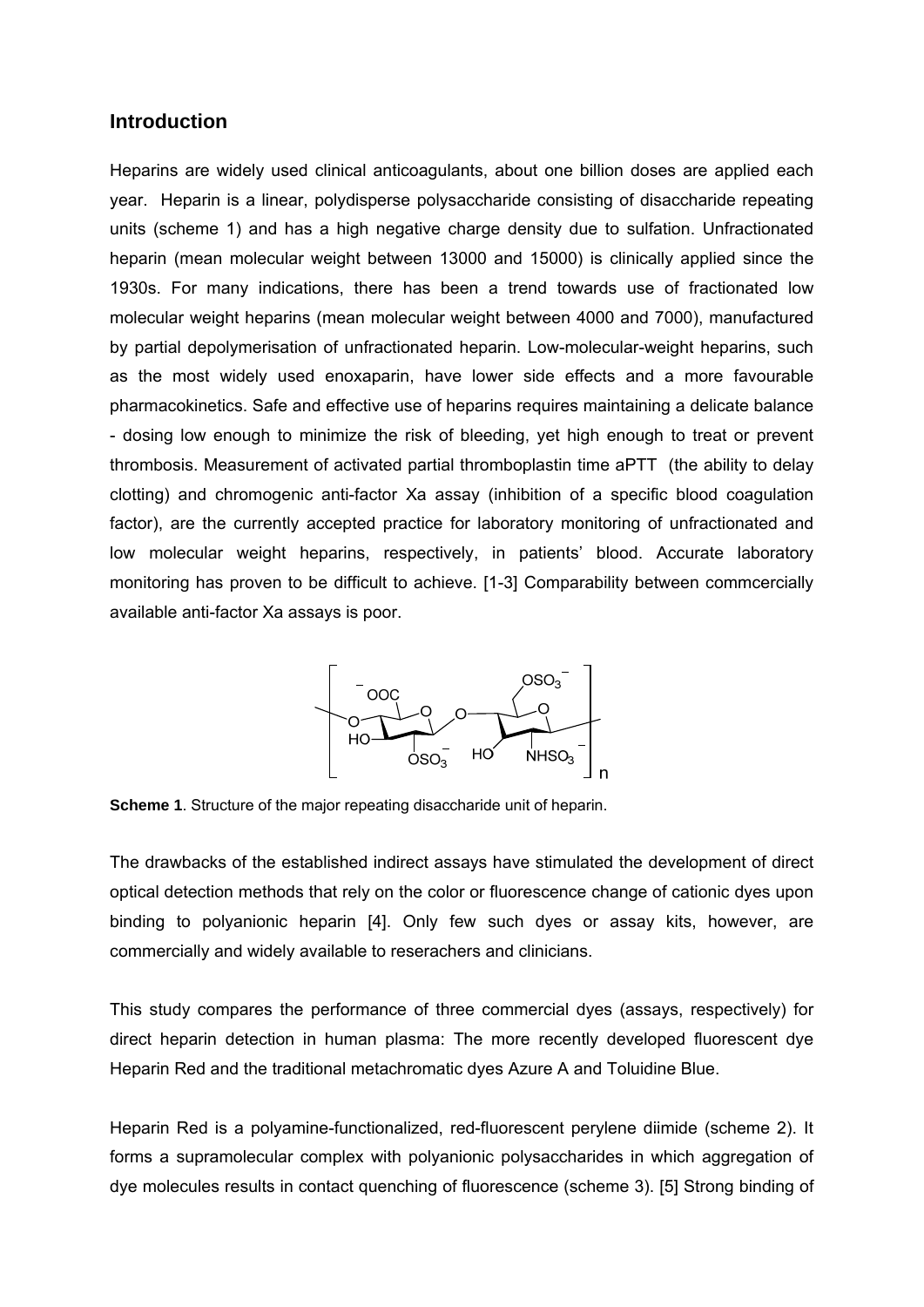the polycationic probe to polyanionic heparin appears to be controlled by both electrostatic and aromatic pi-stacking interactions, with formation of charge-neutral aggrgeates. [6] The commercial Heparin Red Kit has been applied to the quantification in the low µg/mL range of unfractionated heparin [7], the low molecular weight heparins enoxaparin [7] and dalteparin [8], heparin octa- and decasacchairides [7], chemically modified heparins [7], heparan sulfate [9], fucoidans [10], carrageenan [8], ulvan [8], dextran sulfate [8] and sulfated hyaluronic acid [8] in human plasma. Heparin Red is used in several drug development projects for pharmacokinetic studies of non-anticoagulant heparins.[11]



**Scheme 2**. Molecular structures of the polycationic, fluorescent probe Heparin Red, and the monocationic, metachromatic dyes Azure A and Toluidine Blue.



**Scheme 3**. Schematic representation of fluorescence quenching of the molecular probe Heparin Red in the presence of polyanionic polysaccharides.

Azure A and Toluidine Blue (scheme 2) are blue, monocationic dyes of the thiazine family. These dyes show metachromatic behaviour in the presence of sulfated polysaccharides [12,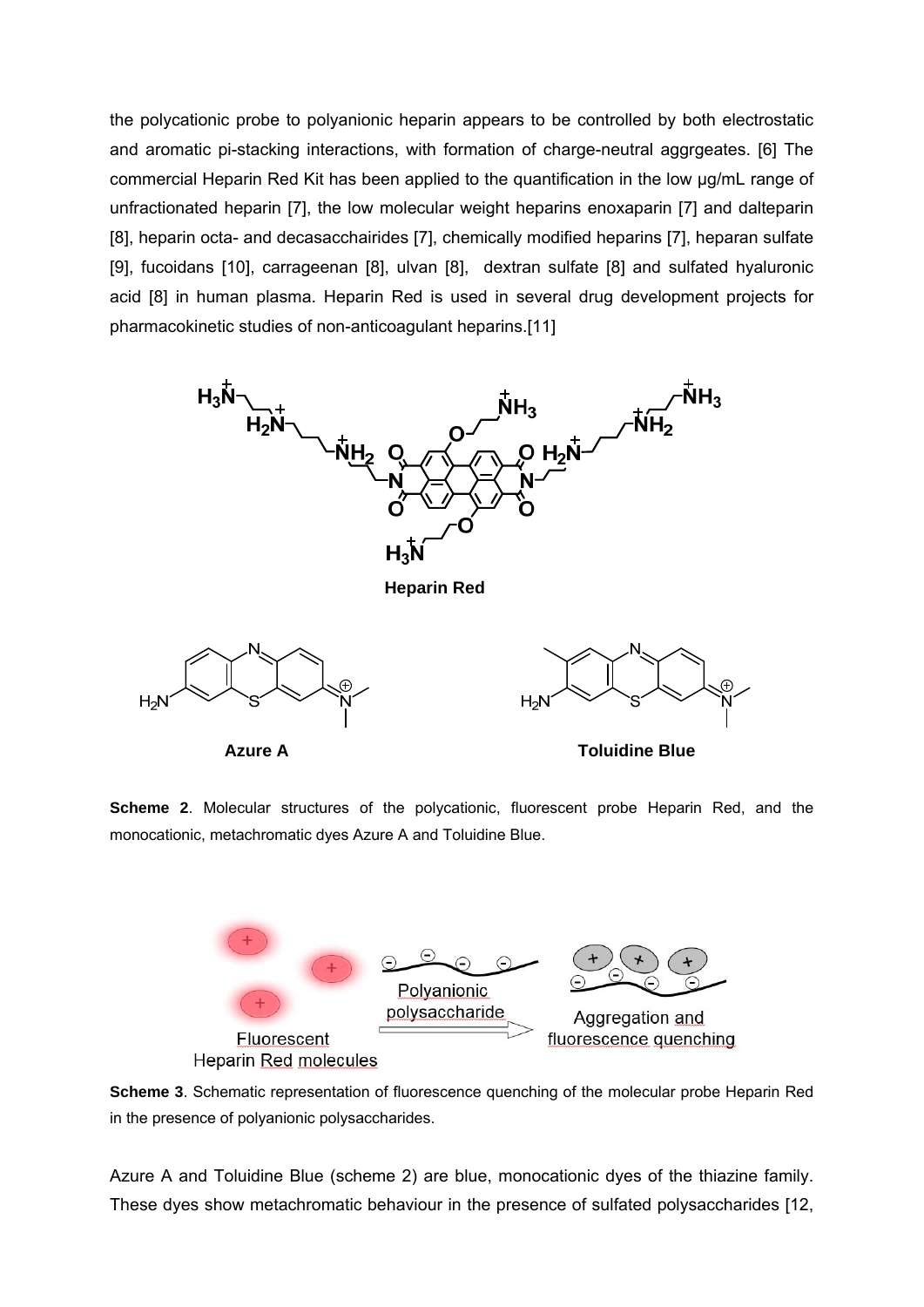13], they change color when associating with the target. Applications include staining of sulfated polysaccharides in tissue and (after electrophoresis) in gels, and direct detection in solution if intereference from sample matrix is low. A structurally related thiazine dye, dimethylmethylene blue, is the major component of a commercial kit (Blyscan) that is widely used for sulfated polysaccharide detection. The Blyscan multistep protocol [14] is based on the intentional precipitation of the dye-polysaccharide complex, followed by isolation of the precipitate, re-dissolution of the complex at high salt concentration and colorimetric quantification of the dye component. A similar precipitation- redissolution protocol is followed for sulfated polysaccharide quantification with Alcian Blue [15, 16], a tetracationic copperphthalocyanine derivative, although this dye does not display metachromatic behaviour. The uses and limitations of these "blue dyes" have been discussed in several reviews and research papers [17-20]. In blood plasma, strong matrix interference complicates the detection of heparin. Only few protocols for the direct determination of unfractionated heparin in plasma or serum samples have been described in the literature.[21-23]

The present study compares the performance and sensitivity of the three commercial dyes Heparin Red, Azure A and Toluidine Blue, using the same heparin-spiked plasma samples and a convenient, mix-and-read microplate protocol.

## **Materials and Methods**

#### **Instrumentation**

#### *Absorbance measurements*

Absorbance at 620 or 630 nm was measured with a microplate reader Biotek, EON, (Biotek Instruments, Winooski, VT, USA) using Gen 5 software, version 2.06.10 for data recording.

#### *Fluorescence measurements*

Fluorescence (Heparin Red® assay) was measured with a microplate reader Biotek Synergy Mx (Biotek Instruments, Winooski, VT, USA), excitation at 570 nm, emission recorded at 605 nm, spectral band width 13.5 nm, read height of 8 mm.

#### *Microplates*

For absorbance measurements, 96-well microplates, polystyrene, costar Item No 3474, were purchased from Corning Incorporated (NY, USA). For fluorescence measurements (Heparin Red® assay) 96 well microplates, polystyrene, Item No 655076, were purchased from Greiner Bio-One GmbH, Frickenhausen.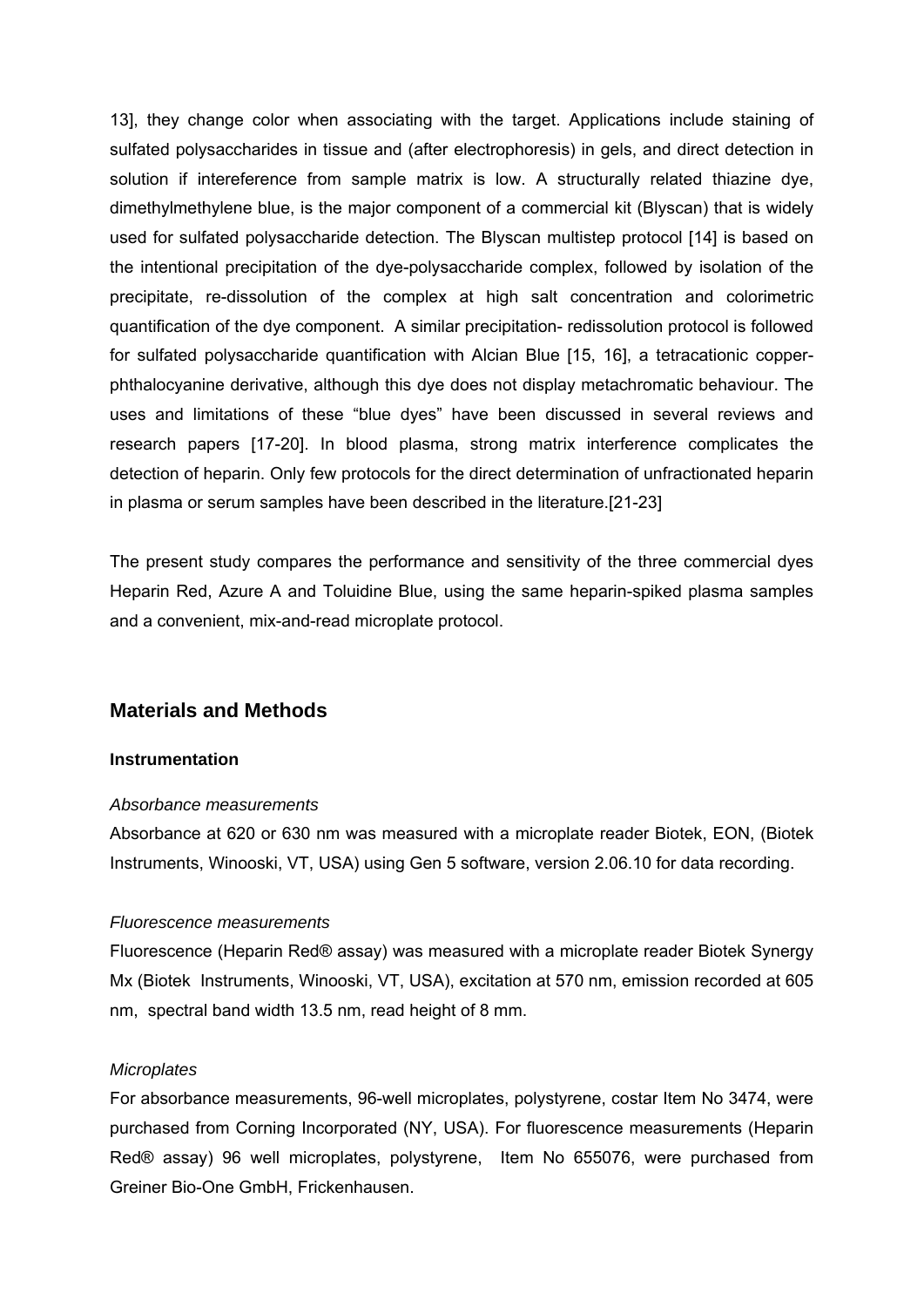### **Reagents**

#### *Dyes and Kits*

The Heparin Red® Kit was a gift from Redprobes UG, Münster, Germany [24]. Kit components: Heparin Red solution, Product No HR001, Lot 01-004, and Enhancer Solution, Product No ES001, Lot 006. Azure A (chloride; dye content 70%) was provided by Sigma-Aldrich GmbH Steinheim (product number 861049, Lot Nr MKBW1530V). Toluidine Blue (tetrachlorozincate) was provided by Sigma-Aldrich GmbH Steinheim (product number 89640, Lot Nr. BCBR0169V.

#### *Heparins*

Unfractionated heparin sodium salt from porcine intestine mucosa ("heparin"), was sourced as a solid from Sigma-Aldrich GmbH, Steinheim (product number H5515, Lot SLBK0235V, indicated potency 210 IU/mg). We are grateful to Apotheke des Universitätsklinikums Heidelberg for the gift of enoxaparin (Clexane® 20 mg, Sanofi, solution 10000 IU/mL).

#### *Plasma*

Pooled human plasma was prepared by mixing equal volumes of ten single-donor citrated plasmas of healthy individuals, provided by the Blood Bank of the Institute for Clinical Transfusion Medicine and Cell Therapy Heidelberg (IKTZ). Plasma as well as heparin spiked plasma samples were stored at -20°C.

#### *Other*

Aqueous solutions were prepared with HPLC grade water purchased from VWR, product No 23595.328. 10% Pluronic® F-68 non-ionic surfactant Item No. 24040032 was purchased from Thermo Fisher Scientific. Dulbecco's Phosphate buffered saline (DPBS) Item No. 14190-094 was purchased from Thermo Fisher Scientific.

#### **Methods**

#### *Heparin Red® Kit*

For determination of heparin concentrations in the range <1 IU/mL in in plasma samples, the protocol of the provider for a 96-well microplate assay was followed. A mixture of 100 µL Heparin Red solution and 9 mL Enhancer solution was freshly prepared. 20 µL of the heparin spiked plasma sample was pipetted into a microplate well, followed by 80 µl of the Heparin Red – Enhancer mixture. The microplate was introduced in the fluorescence reader and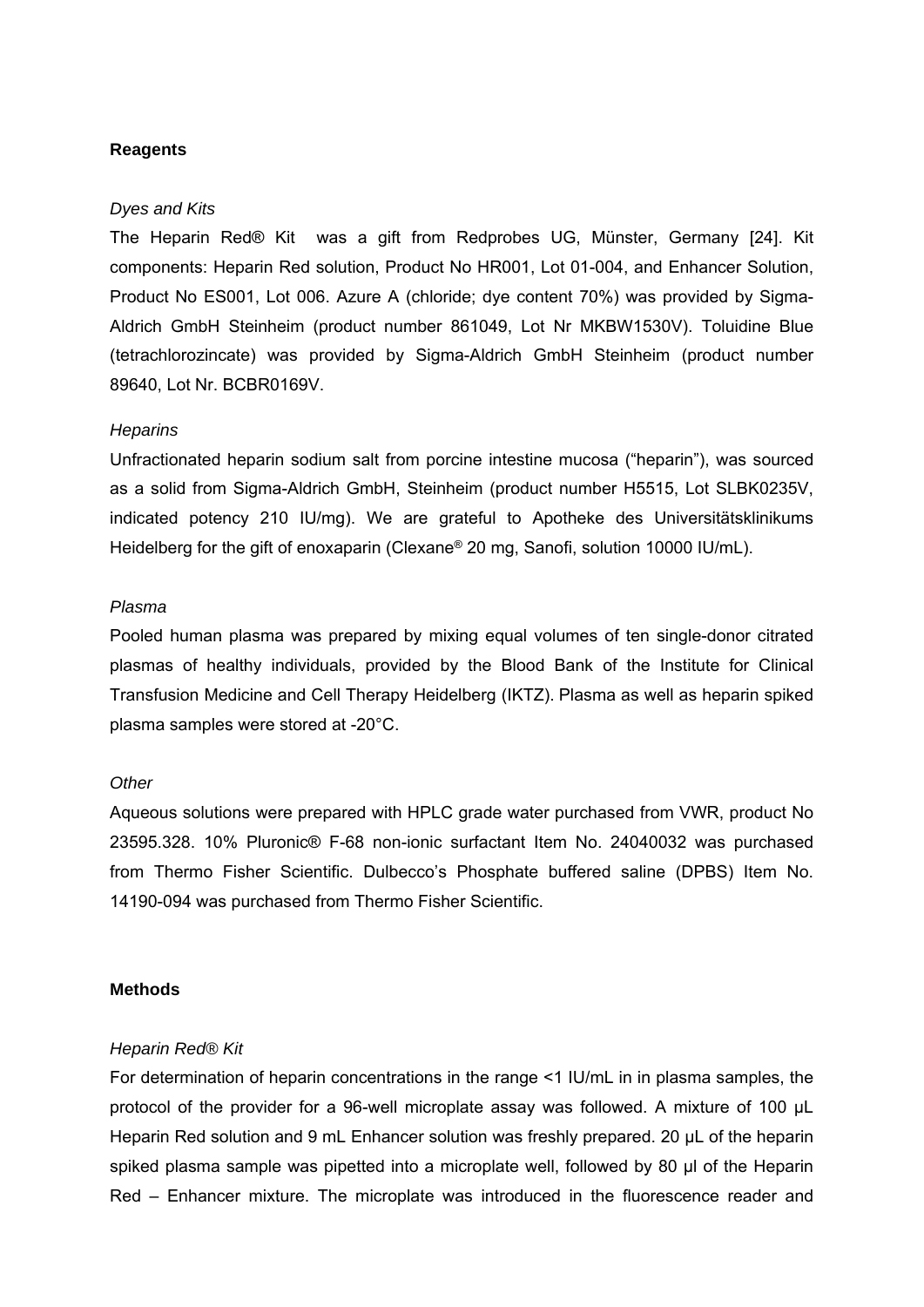shaken for 3 minutes, using plate shaking function of the reader (setting "high"), followed by fluorescence measurement within 1 minute. For determination of heparin concentrations up to 10 IU/mL in plasma samples, a mixture of 600 µL Heparin Red solution and 9 mL Enhancer solution was freshly prepared. Otherwise, the protocol was followed as described above.

#### *Azure A assay, method 1*

For determination of heparin concentrations in plasma samples, the literature protocol [21] for a "4-units assay" was followed, but heparin from porcine mucosa (instead of bovine lung heparin) was used and the protocol adapted for detection in 96-well microplates. A solution of Azure A in water (8 mg / 100 mL,  $c = 80 \mu g/mL$ ) was freshly prepared. 50  $\mu$ L of the heparin spiked plasma sample was pipetted into a microplate well, followed by 50 µl of the Azure A solution. The microplate was immediately introduced in the absorbance reader and shaken for 1 minute, using the plate shaking function of the reader (setting 567 cpm), followed by absorbance measurement within 1 minute.

## *Azure A assay, method 1a*

For determination of heparin concentrations in plasma samples, the literature protocol [21] for a "10-units assay" was followed, but heparin from porcine mucosa (instead of bovine lung heparin) was used and the protocol adapted for detection in 96-well microplates. A solution of Azure A in water (1 mg / 100 mL,  $c = 10\mu q/mL$ ) was freshly prepared. 10  $\mu L$  of the heparin spiked plasma sample was pipetted into a microplate well, followed by 200 µl of the Azure A solution. The microplate was immediately introduced in the absorbance reader and shaken for 1 minute, using the plate shaking function of the reader (setting 567 cpm), followed by absorbance measurement within 1 minute.

## *Azure A assay, method 2*

For determination of heparin concentrations in plasma samples, a protocol described in a patent [22] was followed, but the commercial Azure A sample was not purified, human plasma was used (instaed of horse serum) and the protocol adapted for detection in 96-well microplates. A solution of Azure A (14.6 µg / mL) in 1% aqueous Pluronic (commercial product was diluted 10-fold with water) was freshly prepared. 10 µL of the heparin spiked plasma sample was pipetted into a microplate well, followed by 100 µl of the Azure A solution. The microplate was immediately introduced in the absorbance reader and shaken for 1 minute, using the plate shaking function of the reader (setting 567 cpm), followed by absorbance measurement within 1 minute.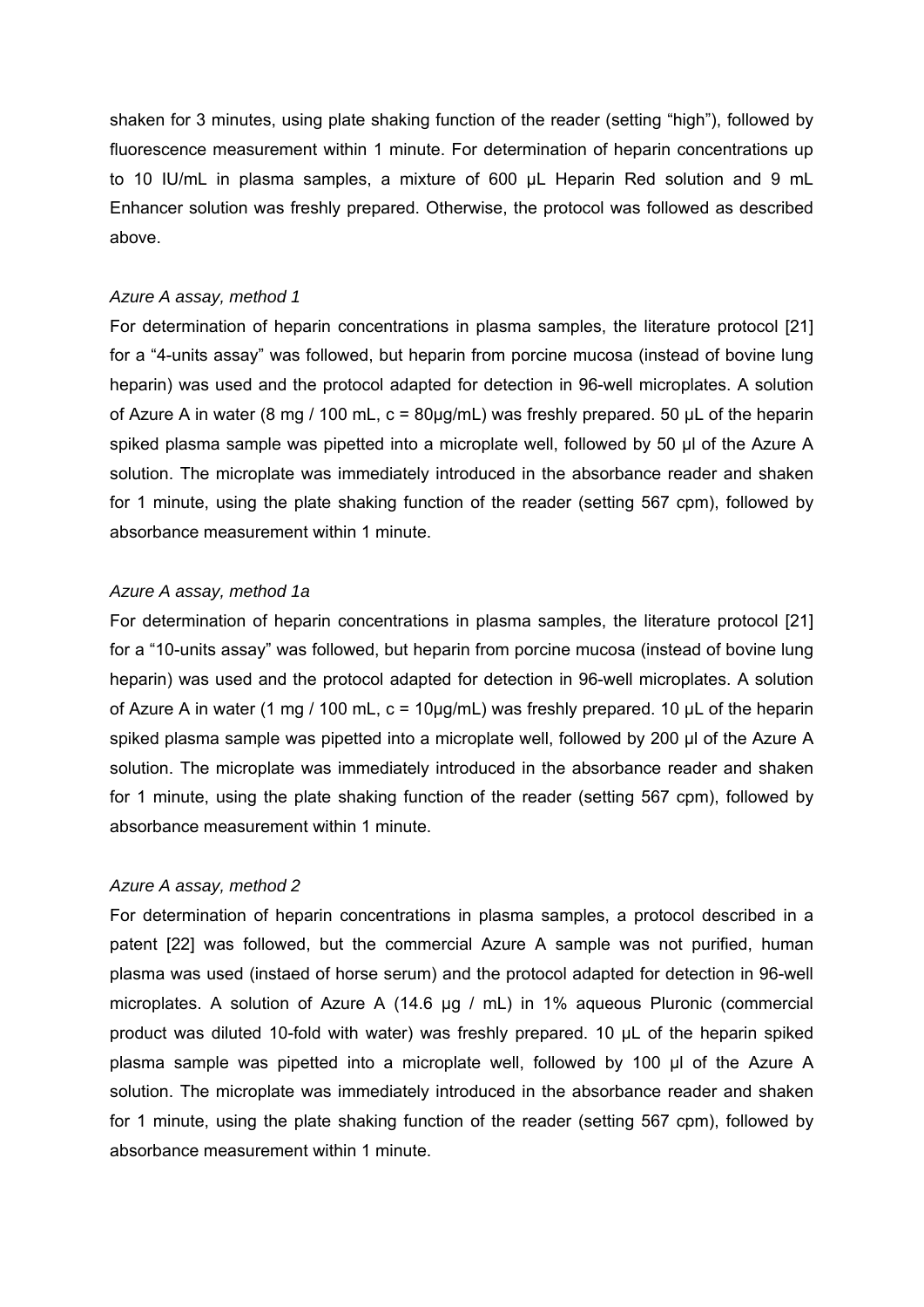#### *Toluidine Blue assay*

For determination of heparin concentrations in plasma samples, a literature protocol [23] was followed, but sodium heparin (instead of lithium heparin) and citrated human plasma (instead of EDTA human plasma) were used and the protocol adapted for detection in 96-well microplates. A solution of Toluidine Blue (100 µg / mL) in phosphate buffered saline (DPBS) was freshly prepared. 50  $\mu$ L of the heparin spiked plasma sample was pipetted into a microplate well, followed by 50 µl of the Toluidine Blue solution. The microplate was immediately introduced in the absorbance reader and shaken for 1 minute, using the plate shaking function of the reader (setting 567 cpm), followed by absorbance measurement within 1 minute.

## *Preparation of spiked plasma samples*

Plasma samples containing defined concentrations of heparins were prepared as follows: Aqueous solutions (10 vol%) of unfractionated heparin and enoxaparin, respectively, were added too pooled human plasma to achieve a concentration of 10 IU/mL. Heparin concentrations required for the detections were adjusted by further dilution of this 10 IU/mL stock solution with the same plasma. The spiked plasma samples were stored at -20°C and thawed at room temperature before use.

## *Data analysis*

Data were analyzed using Excel (Microsoft Office 10). Linear regression "through origin" ( with y-intercept set to 1) was applied to the response curves in figure 2. Coefficients of determination (R2) in table 1 were determined by linear regression.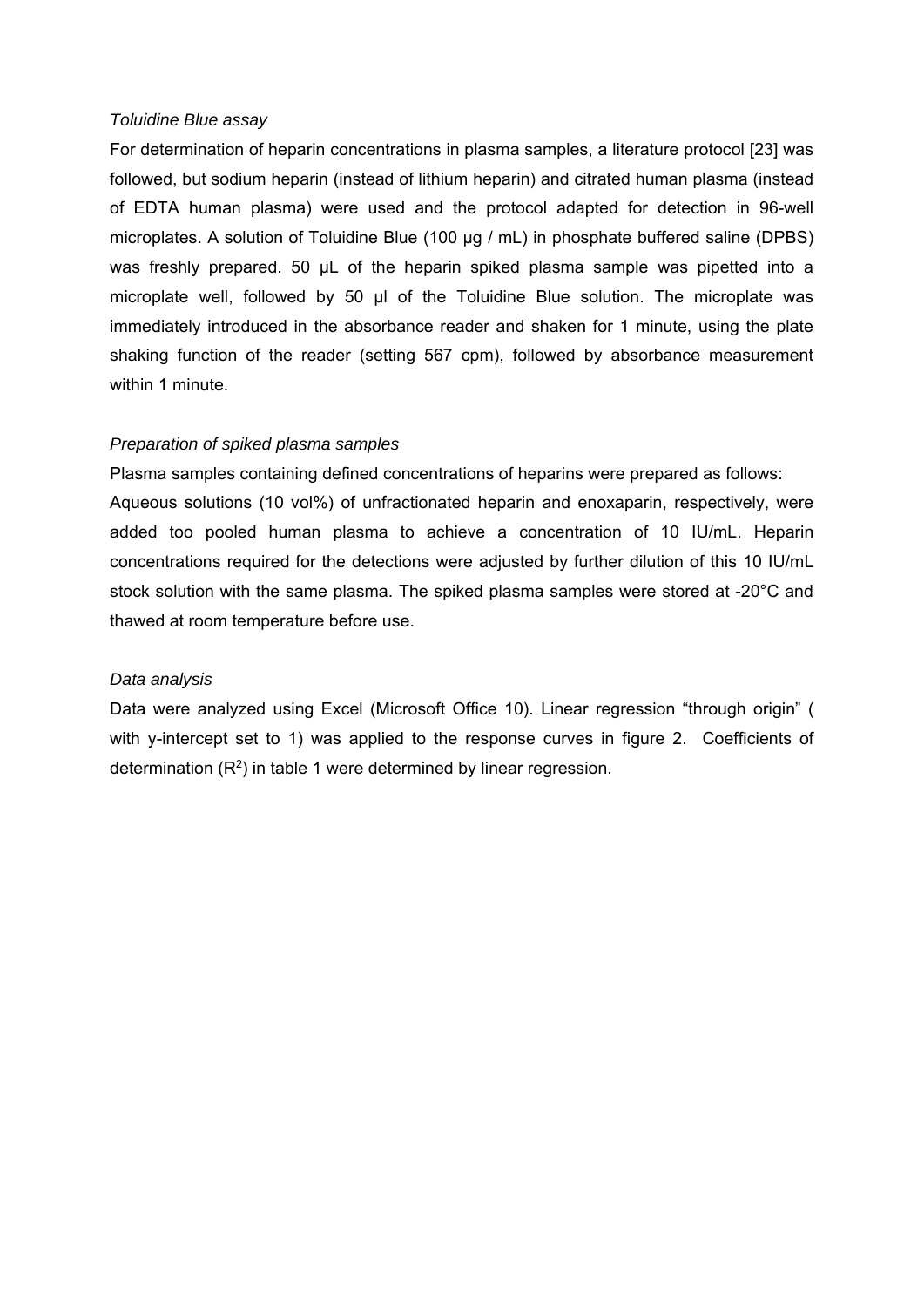## **Results and discussion**

While the Heparin Red, Azure A and Toluidine Blue assay actually determine a mass concentration of heparin (the "chemical" heparin) rather than a biological activity, we refere in this work to IU (international units) of heparin for better comparability with published data for the metachromatic dyes and clinically relevant heparin levels. The heparin batch used in this work had a potency of 210 IU/mg solid, i.e. 1 IU corresponds to 4,8 µg.

The Heparin Red Kit was applied either as suggested by the protocol of the supplier, or adapted to higher heparin levels by using a higher concentrations of the dye (see "Materials and Methods" for details). For Azure A, we compared three different published protocols (method 1, 1a and 2) for heparin detection. In method 1 and 1a [21], an aqueous solution of the dye and the heparin containing plasma sample are mixed in either a 1:1 ratio (for heparin levels up to 4 IU/mL, method 1) or 1:9 ratio (for heparin levels up to 10 IU/mL, method 1a) in a cuvette and dye absorbance at 620 nm is measured with a photometer. Azure A, Method 2, was described in a patent [22]: an aqueous solution of the dye containing an anionic surfactant is mixed with a heparin containing sample of horse serum at a 10:1 ratio in a cuvette and the absorbance spectrum recorded with a photometer. A protocol using Toluidine Blue [23] suggests mixing of equal amounts of a dye solution in phosphate buffered saline and heparin containing plasma sample, followed by absorbance readout with a Nanodrop photometer at 630 nm.

We adapted these protocols for microplates, i.e. dye solution and plasma sample were mixed in 96-well microplate wells and absorbance read with a microplate reader. For Azure A, method 2, the serum was replaced by a human plasma sample. The linear relation between dye concentration and absorbance readout of the plate reader in the relevant concentration range of Azure A is shown in figure 1. Solutions of Toluidine Blue in the range 0-40 µg/mL also displayed good linearity of absorbance (data not shown).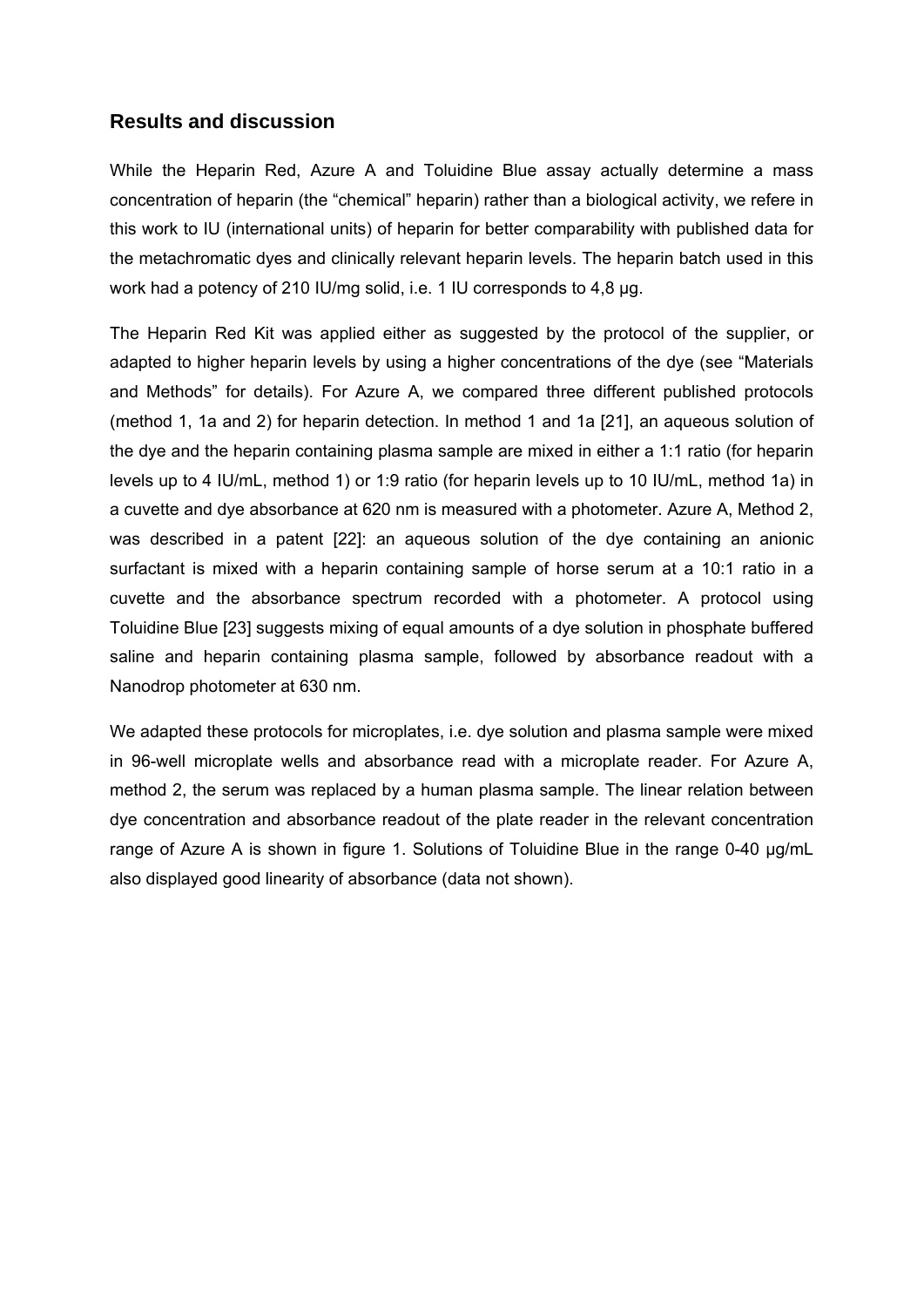

**Figure 1**. Linear relation between Azure A mass concentration (range 0-40 µg/mL) and 620 nm absorbance of aqueous solutions of Azure A. Absorbance (arbitrary units) measured in microplate wells (sample volume 100 µL) with a microplate reader.

## **Quantification of unfractionated heparin and enoxaparin at concentrations <1 IU/mL in human plasma**

In the vast majority of clinical heparin applications, the recommended plasma level is  $\leq 1$ IU/mL. More precisely, the range for therapeutic dosing is 0.3 – 0.7 IU/mL for unfractionated heparin and 0.5 – 1.0 IU/mL for enoxaparin, and for prophylactic doses 0.1 – 0.4 IU/mL for heparin and 0.2 – 0.4 IU/mL for enoxaparin. Therefore, the first series of heparin determinations (figure 2) focuses on concentrations < 1 IU/mL plasma. The fact that all dyes respond to heparin by a decrease of optical signal (fluorescence at 610 nm or absorbance at about 620 nm, respectively) facilitates the comparison of their performance in heparin detection. The normalized response of Heparin Red, Azure A (method 1 and 2) and Toluidine Blue to the same heparin spiked human plasma samples is shown in figure 2.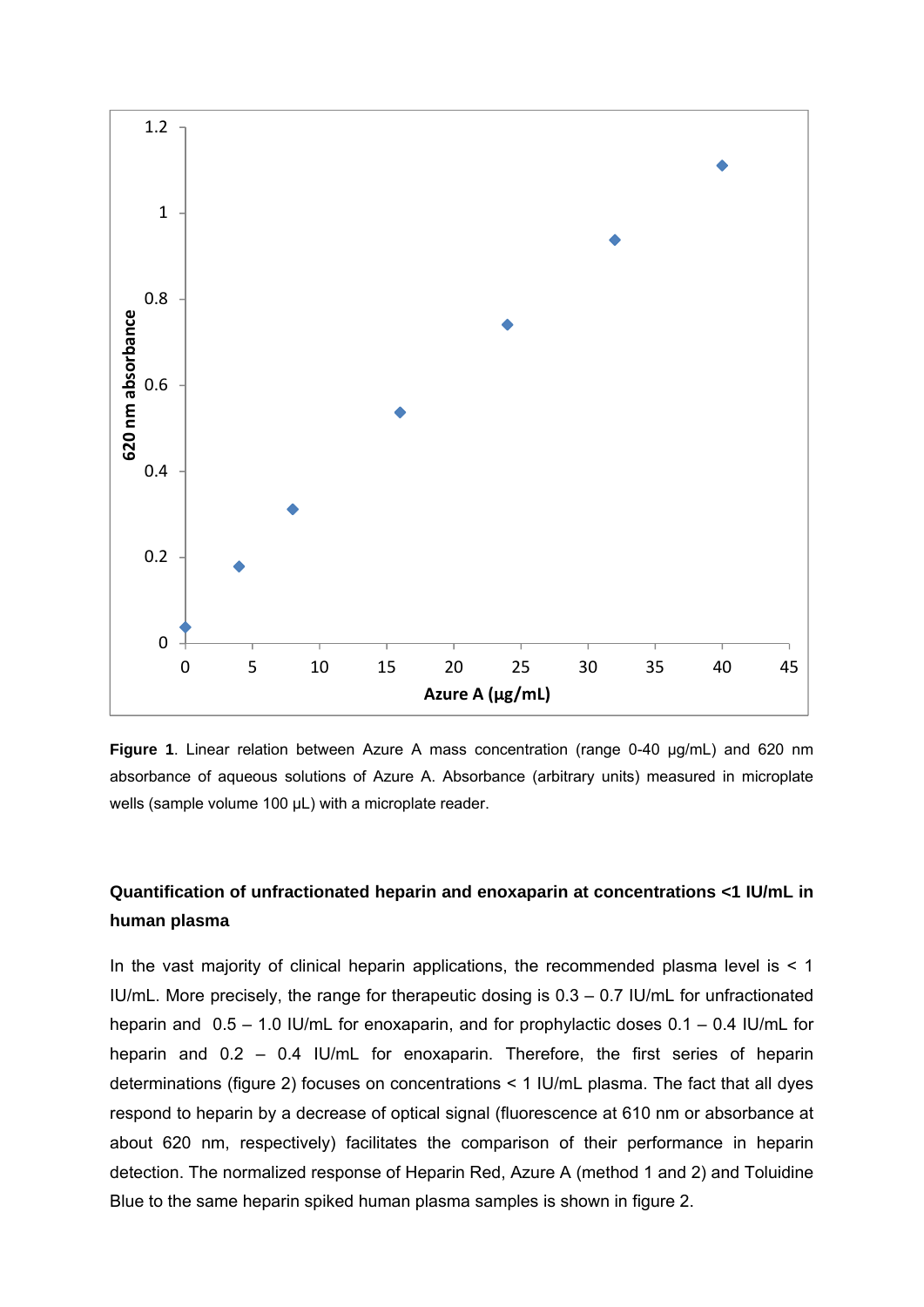

**Figure 2**. Normalized heparin dose response curves of the four assays Heparin Red, Azure A (M1 = method 1, M2 = method 2), and Toluidine Blue. "Optical signal" refers in case of Heparin Red to 610 nm fluorescence, for Azure A assays to 620 nm absorbance and for Toluidine Blue assay to 630 nm absorbance. Heparin in IU/mL refers to the concentration in spiked pooled normal plasma samples. Manually performed microplate assays, as described in the "Materials and Methods" section. Averages of duplicate determinations.

While the fluorescence signal of Heparin Red displays a strong decrease in the range 0-1 IU/mL, the other dyes show only poor response. Heparin levels <1 IU/mL have actually not been measured by the literature protocols for Azure A, method 1, and Toluidine Blue. The lowest measured plasma concentrations were 1 IU/mL for Azure A, method 1 [21] and 1.7 IU/mL for Toluidine Blue [23]. Azure A, method 2, described in a patent [22], claims a detection limit of 0.1 IU/mL heparin in horse serum, derived from changes in the area under the absorption spectra. In our hands, however, this protocol has the poorest detection limit and linearity (table 1) of all methods when applied to heparin-containing plasma samples in a microplate, independent of how the optical signal change is monitored.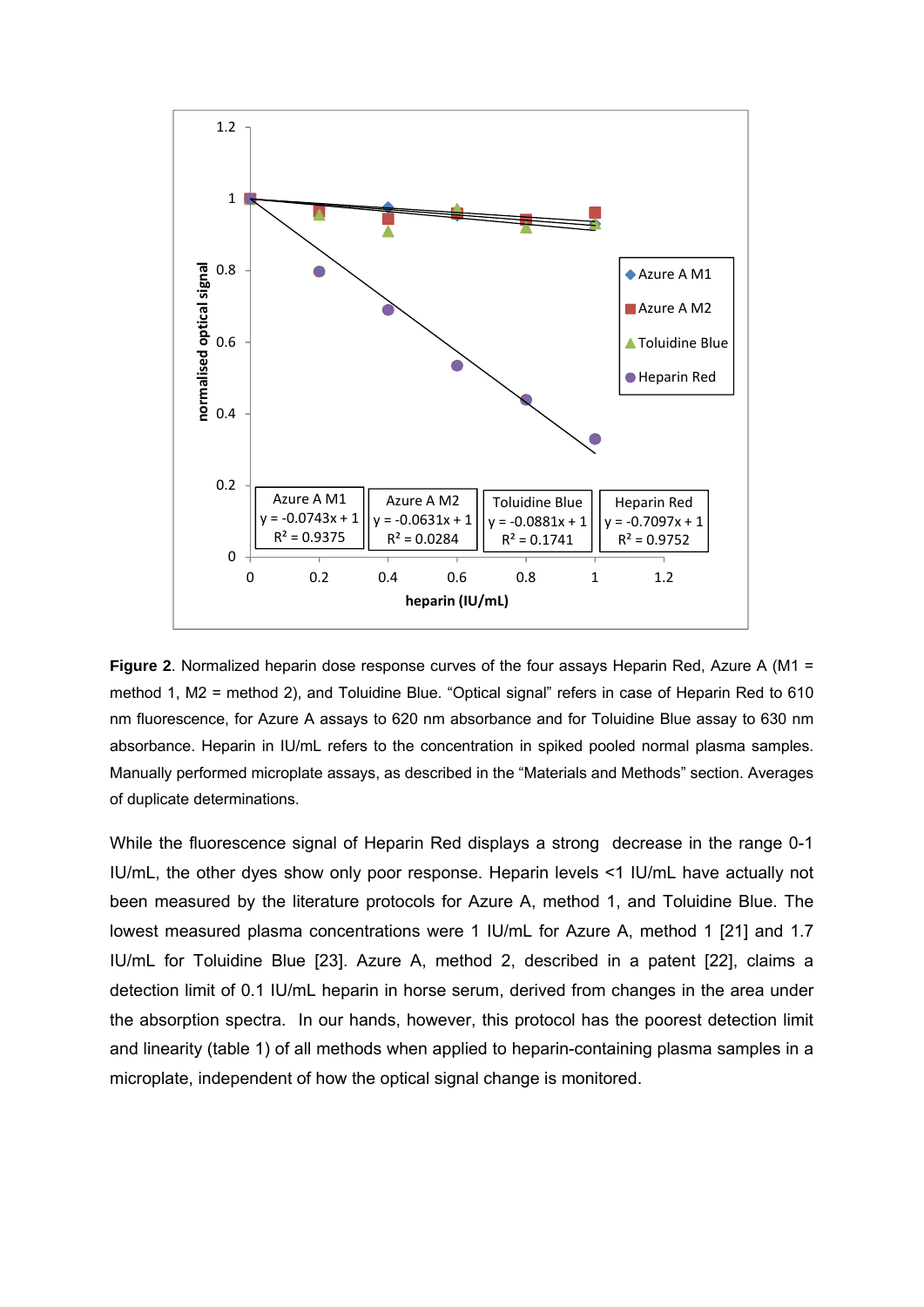The detection and quantification limits of the assays (table 1) were determined based on signal-to-noise [25], by relating extrapolated response (linear regression "through origin", y intercept set to 1) to the standard deviation of blank samples ( $\sigma_{\text{blank}}$ ) without heparin. The limit of detection (LOD) was calculated as LOD = 3  $\sigma_{\text{blank}}$  / S (S= slope of response curve, see figure 1) and the limit of quantification as  $LOQ = 10 \sigma_{blank} / S$ .

| <b>Assay</b>               | <b>Heparin Red</b> | <b>Azure A M1</b> | <b>Azure A M2</b> | <b>Toluidine Blue</b> |
|----------------------------|--------------------|-------------------|-------------------|-----------------------|
| $\sigma_{\sf blank}$ (n=8) | 0.014              | 0.013             | 0.020             | 0.025                 |
| r <sup>2</sup>             | 0.98               | 0.94              | 0.03              | 0.17                  |
| LOD (IU/mL)                | 0.06               | 0.54              | 0.94              | 0.85                  |
| LOQ (IU/mL)                | 0.20               | 1.8               | 3.1               | 2.8                   |

**Table 1**. σblank, coefficient of determination (r2), limit of detection (LOD) and limit of quantification (LOQ) of heparin in human plasma by the four assays Heparin Red, Azur A M1, Azure A M2 and Toluidine Blue.  $\sigma_{\text{blank}}$  is the standard deviation of the normalized optical signal of a heparin-free dyeplasma mixture.  $r^2$  is the coefficient of determination obtained from linear regression (figure 2). LOD = 3 σblank / S (S= slope of response curve, see figure 2). LOQ = 10 σblank / S.

When compared on the basis of optical signal change (figure 2), the Heparin Red assay is at least 8 times more sensitive to heparin than the metachromatic dyes. When compared on the basis of detection and quantification limits (table 1), Heparin Red is at least 9 times more sensitive than the metachromatic dyes. Quantification limits of the latter lie outside the 0-1 IU/mL concentration range. In addition, the Heparin Red assay has the best linear correlation (table 1) between heparin concentration and optical signal.

Response of the assays to the low molewcular weight heparin enoxaparin (figure 3) follows similar trends as observed for unfractionated heparin. The decrease of optical signals is more pronounced since in the heparin and enoxaparin solutions of the same potency (expressed in IU/mL), the mass concentration of enoxaparin is significantly higher, and the dye assays respond to mass concentration rather than potency (compare reference [7]).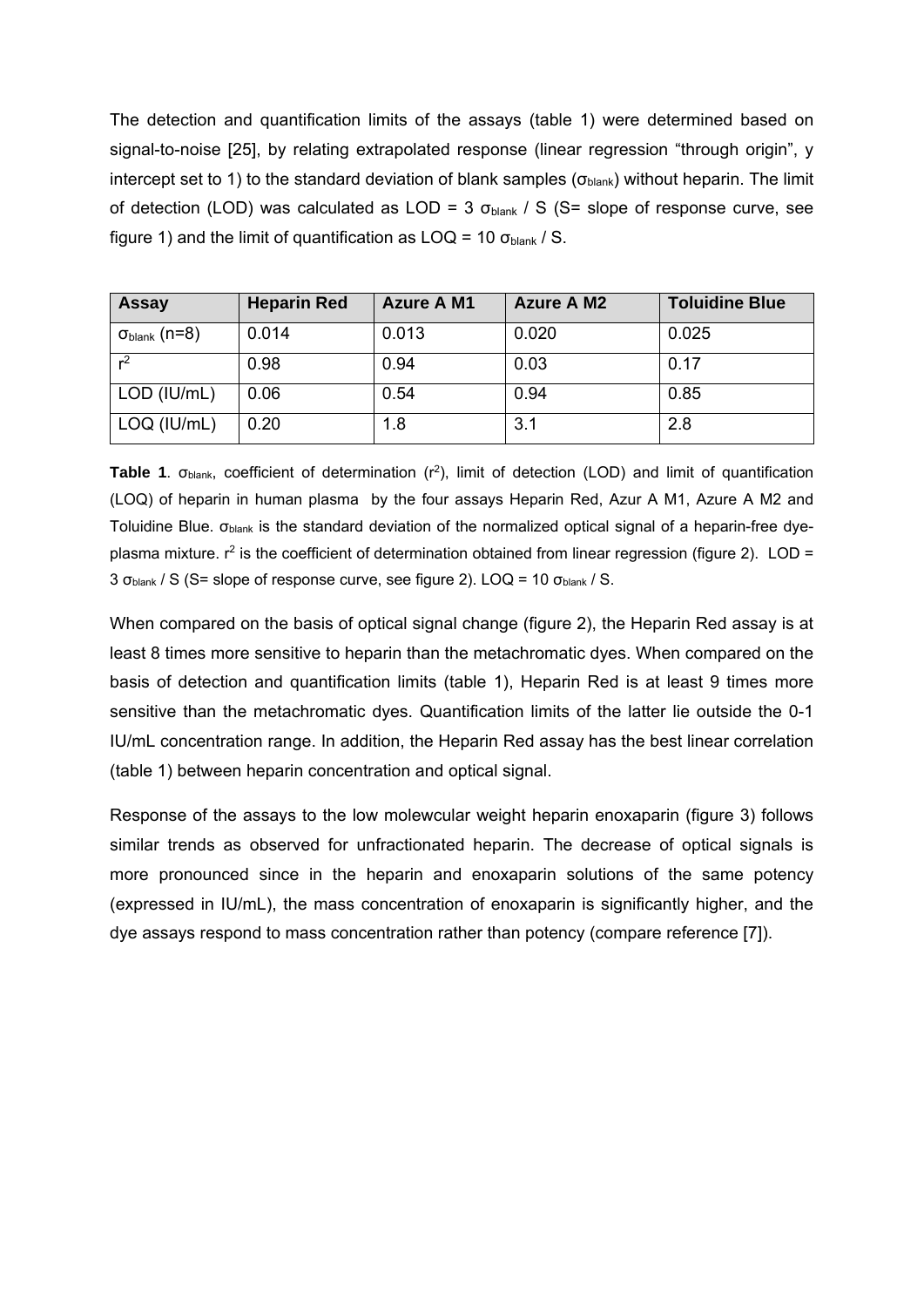

**Figure 3.** Normalized enoxaparin dose response curves of the four assays Heparin Red, Azure A (M1 = method 1, M2 = method 2), and Toluidine Blue. "Optical signal" refers in case of Heparin Red to 610 nm fluorescence, for Azure A assays to 620 nm absorbance and for Toluidine Blue assay to 630 nm absorbance. Enoxaparin in IU/mL refers to the concentration in spiked pooled normal plasma samples. Manually performed microplate assay, as described in the "Materials and Methods" section. Averages of duplicate determinations.

## **Quantification of unfractionated heparin at concentration up to 10 IU/mL in human plasma**

In specific clinical situations such as cardiopulmonary bypass surgery, application of unfractionated heparin concentrations at blood levels up to 10 IU mL is adequate. The Heparin Red assay is readily adapted to this concentration range (figure 4) by increasing the dye concentration, see "Materials and Methods" for details. The metachromatic dye assays are also suitable for heparin quantification in this extended concentration range, although their response is more than two-fold weaker compared with Heparin Red. A good match with literature data is observed for Azure A, method 1 (2 and 4 IU/mL heparin), while our protocol provides a weaker response for Azure A, method 1a and Azure A, method 2, and a stronger response for the Toluidine Blue assay. This could be related to different heparins and matrices used in the literature reported assays (see "Materials and Methods" for details).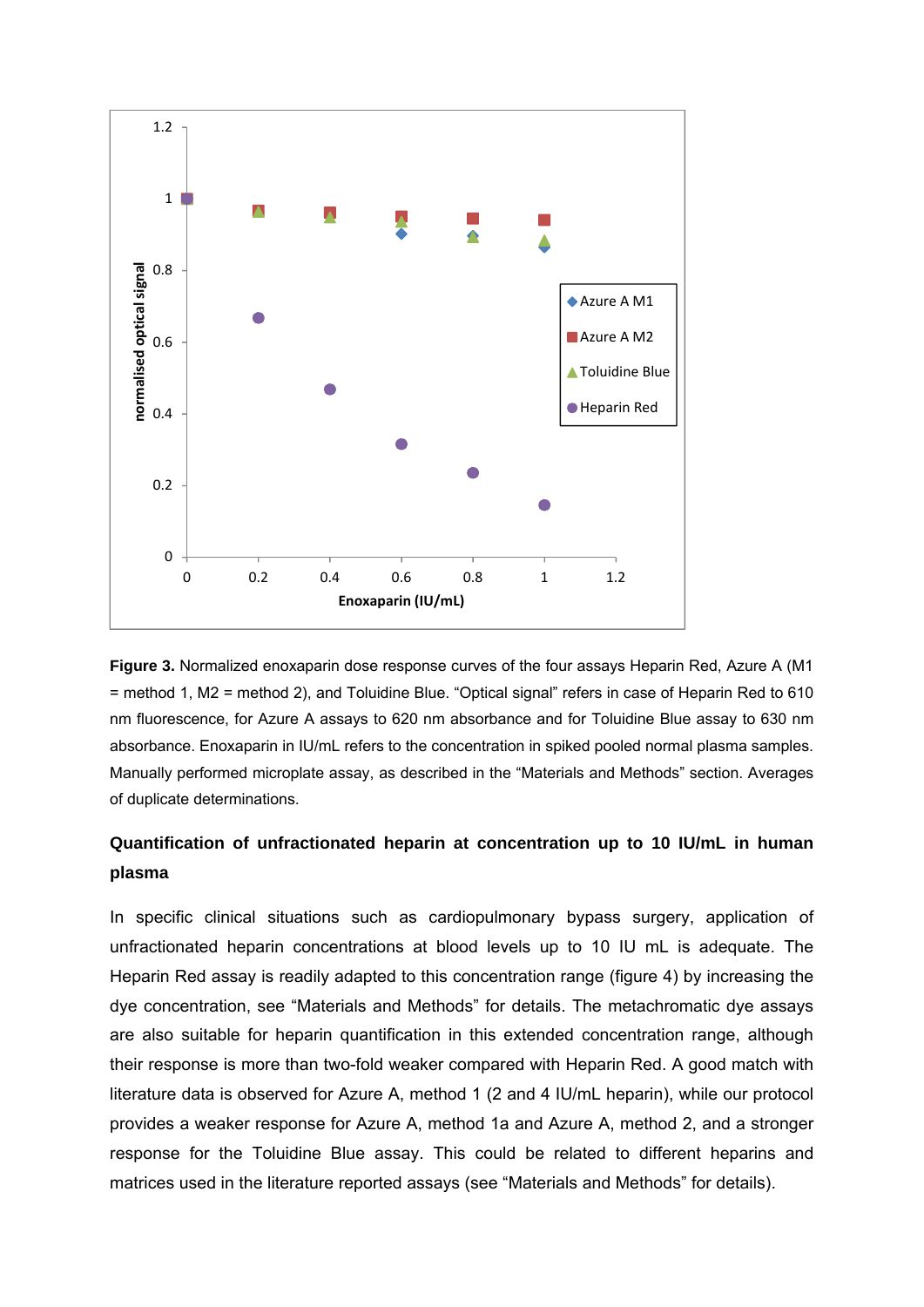

**Figure 4.** Normalized heparin dose response curves of the five assays Heparin Red, Azure A (M1 = method 1, M1a = method 1a, M2 = method 2), and Toluidine Blue. "Optical signal" refers in case of Heparin Red to 610 nm fluorescence, for Azure A assays to 620 nm absorbance and for Toluidine Blue assay to 630 nm absorbance. Heparin in IU/mL refers to the concentration in spiked pooled normal plasma samples. Manually performed microplate assay, as described in the "Materials and Methods" section. Averages of duplicate determinations.

## **Conclusion**

Heparins are widely used anticoagulant drugs. In clinical practice, blood levels of heparins are monitored indirectly by their effect on coagulation factors, although accurate laboratory monitoring has proven to be difficult to achieve. Direct detection of heparins by cationic dyes that change absorbance or fluorescence upon binding of polyanionic heparin offers an alternative tool for quantification. Only few such dyes or assay kits, however, are commercially and widely available to researchers and clinicians. The present study compares the performance and sensitivity of three commercial dyes for the direct quantification of heparins in human plasma: two traditional metachromatic dyes, Azure A and Toluidine Blue, and the more recently developed fluorescent dye Heparin Red. In the clinically most relevant concentration range below 1 IU per mL, only Heparin Red is a useful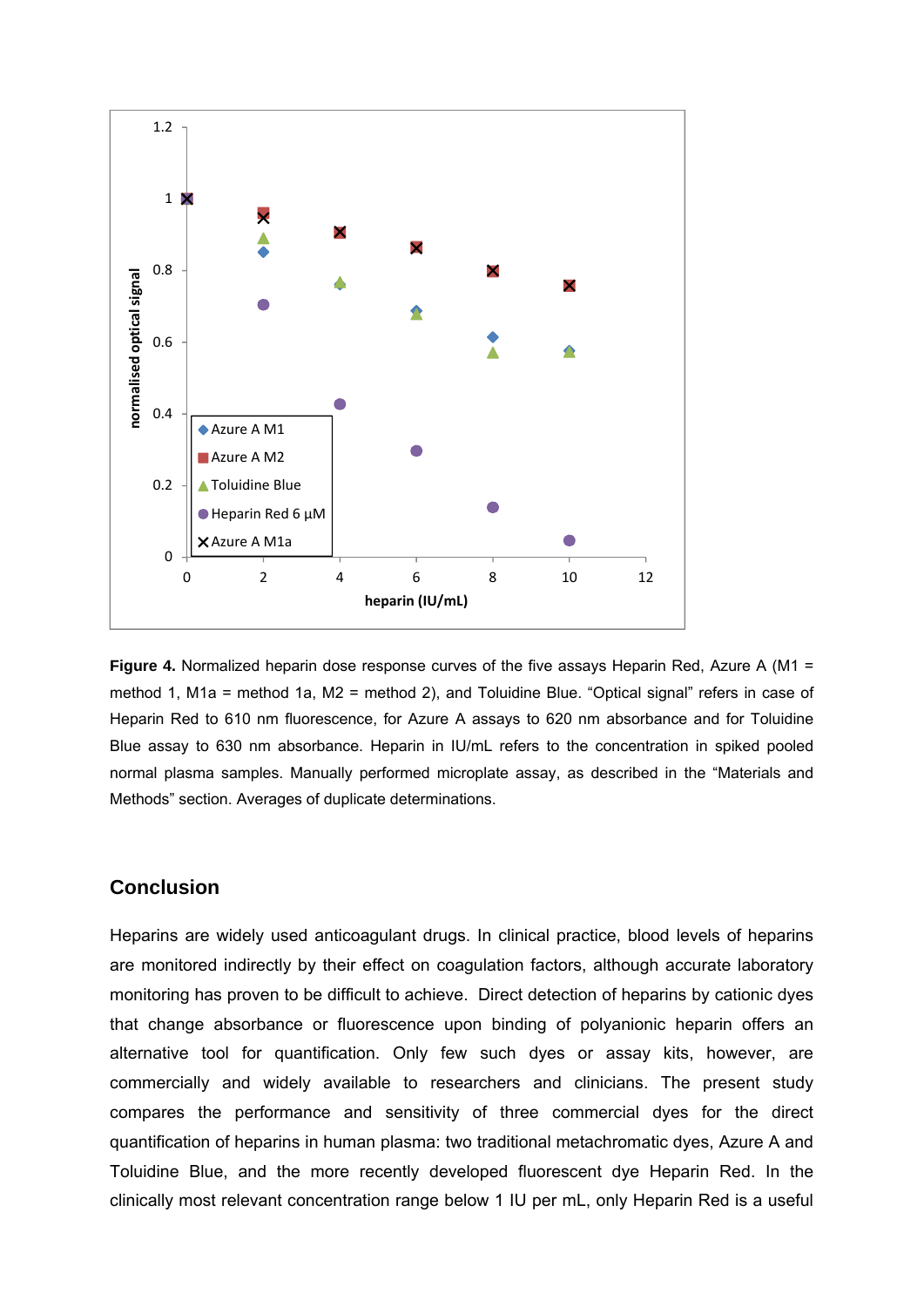tool for determination of heparins. It is at least 9 times more sensitive than the metachromatic dyes which can not be reliably quantify the heparins in this concentration range if the limit of quantification is defined as 10  $\sigma_{\text{blank}}$  / S ( $\sigma_{\text{blank}}$ : standard deviation of blank; S: slope of response curve). Higher heparin levels of 2 -10 IU/mL can be determined by all dyes, Heparin Red being the most sensitive.

**Conflict of interest.** R. Krämer holds shares in Redprobes UG, Münster, Germany. Other authors: No conflict of interest.

## **References**

[1] Baglin T, Barrowcliffe TW, Cohen A, Greaves M. Guidelines on the use and monitoring of heparin. Br J Haematol. 2006; 133: 19-34.

[2] Harenberg J. Is laboratory monitoring of low molecular weight heparin therapy necessary? Yes. J Thromb Haemsot. 2004; 2: 547-550.

[3] Gray E, Mulloy B, Barrowcliffe T W, Heparin and low-molecular-weight heparin. Thromb Haemost. 2008; 99: 807.

[4] Bromfield S M, Wilde E, Smith D K. Heparin sensing and binding - taking supramolecular chemistry towards clinical applications. Chem Soc Rev. 2013; 42: 9184-9195, and references cited therein.

[5] Szelke H, Schuebel S, Harenberg J, Kraemer, R. A fluorescent probe for the quantification of heparin in clinical samples with minimal matrix interference. Chem Commun. 2010; 46: 1667-1669.

[6] Szelke H, Harenberg J, Schübel S, Krämer R. Interaction of heparin with cationic molecular probes: probe charge is a major determinant of binding stoichiometry and affinity. Bioorg Med Chem Lett. 2010; 20: 1445-1447.

[7] Warttinger U, Giese C, Harenberg J, Holmer E, Krämer R. A fluorescent probe assay (Heparin Red) for direct detection of heparins in human plasma. Anal Bioanal Chem. 2016; 408: 8241-8251.

[8] Warttinger U, Krämer R, unpublished results.

[9] Warttinger U, Krämer R, Instant determination of the potential biomarker heparan sulfate inhuman plasma by a mix-and-read fluorescence assay. https://arxiv.org/abs/1702.05288

[10] Warttinger U, Giese C, Harenberg J, Krämer R. Direct quantification of brown algaederived fucoidans in human plasma by a fluorescent probe assay. https://arxiv.org/abs/1608.00108

[11] Galli M, Magen H, Einsele H, Chatterjee M, Grasso M, Specchia G, Barbieri P, Paoletti D, Pace S, Sanderson R D, Rambaldi A, Nagle A. Roneparstat (SST0001), an innovative